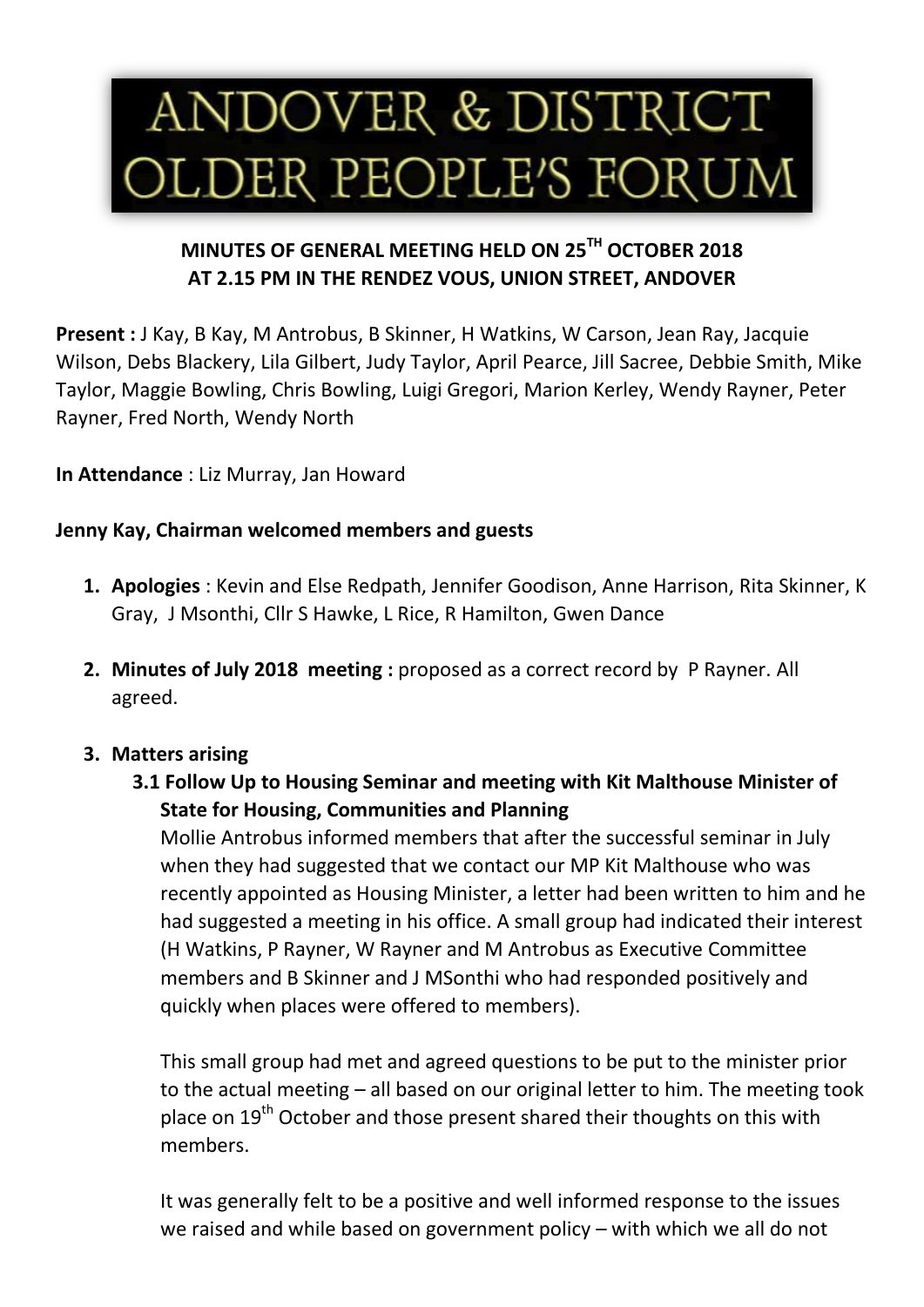necessarily agree- we felt that he had listened and understood what we were saying and intended to do his best to address a situation which was the result of successive governments (and political parties) not building enough houses for the past 20-30 years.

A full report of the meeting will be circulated to members.

A final message to all members – do respond to local consultations on the Local Plan and make sure TVBC is aware that more housing for older people and lifetime homes are badly needed and that this is specified in the Local Plan – rather than just numbers of houses to be built. The local target of 10% Lifetime homes in large developments is not high enough – ideally we would like 100% but certainly more than 10.

# **4. Finance Report**

Fred North talked to his finance report which related to the period from  $1<sup>st</sup>$  April to  $9<sup>th</sup>$  October 2018.From an opening balance of £3,815.75 in total the position to  $9<sup>th</sup>$ October showed a closing balance of £3,757.71 after costs of AGM presentations, advertisements and secretarial costs had been deducted. Income included £248.85 which comprised fundraising and raffles by M Kerley amounting to £196 plus donations towards the cost of refreshments amounting to £52.85. The chairman thanked Fred for his report showing the Forum to be in a positive financial position.

# **5. Social Care Report : R Hamilton**

In Rosemary's absence, Mollie Antrobus shared a brief report from her with members, the contents of which are listed below:

- Urgent Care Centre: no further news on this from the Clinical Commissioning Group. Equally no further news on the Transforming Care initiative.
- The adverse inspection report on the Hampshire Hospitals NHS Foundation Trust is being challenged by the Trust for many inaccuracies and the Chairman and Chief Executive have visited CQC for this. Many of the areas highlighted were due to having to use old buildings and changes have already been made to meet requirements. The Single Sex ward requirements for Andover Day Surgery have led to male only or female only operating lists and there have never been any complaints about the situation as most patients do not have to undress or wear a gown.
- South Today TV report on a scalded patient mentioned as it did not give all the facts. It had been fully investigated and relatives did not want the patient moved and were more than happy with all the staff and ward
- The Trust has over 300 staff vacancies on a par with Frimley Park and Southampton
- A third of places on the latest nursing course were empty due to removal of the financial bursary together with the fact that many potential students are not 18 but more mature with families. They need to attend nearly 2000 hours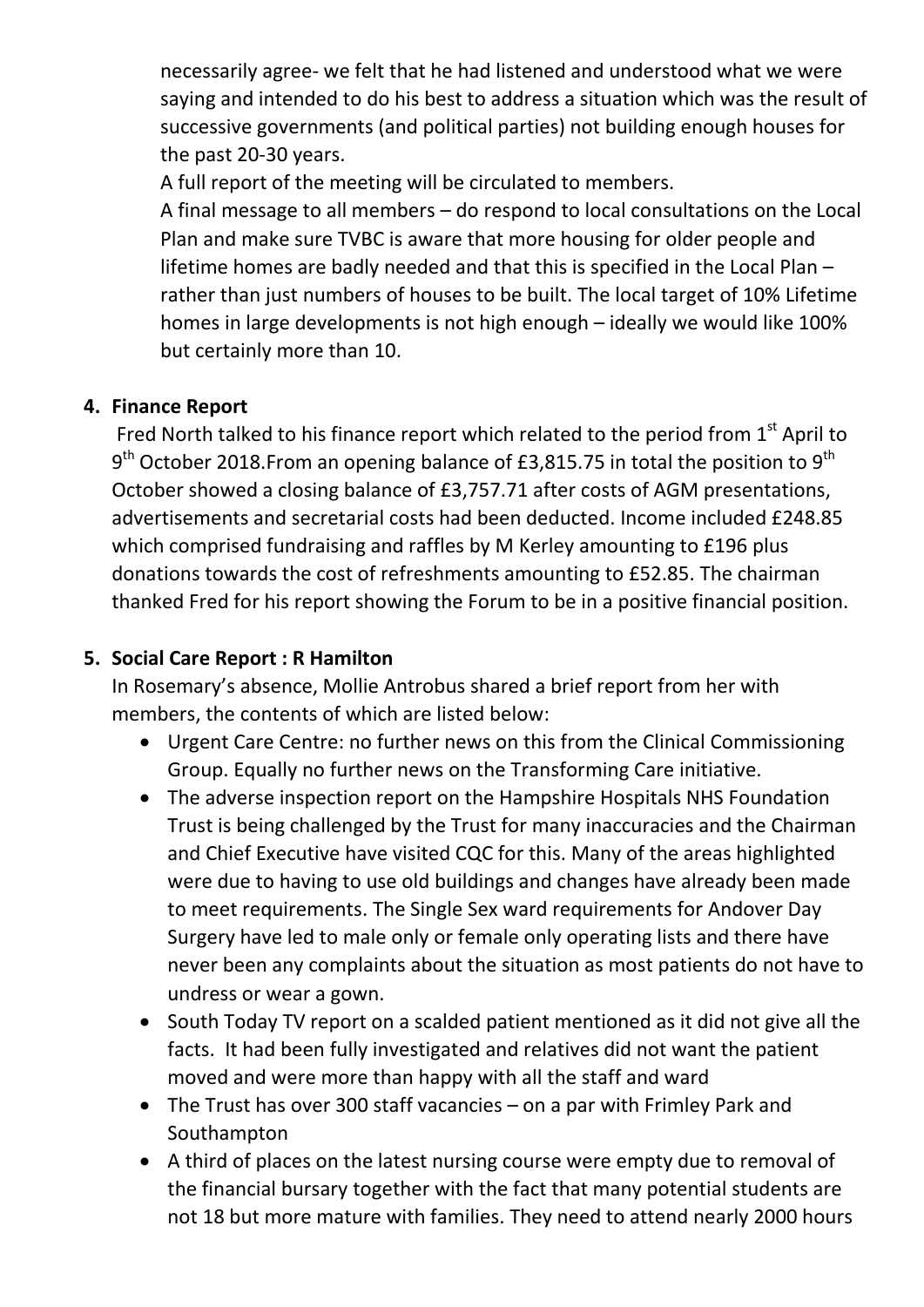of practical training in different hospitals and settings with short notice of rotas leads to inability to fund themselves by getting a part time job and being able to study.

- Concerns at loss of many EU staff from doctors, physiotherapists, occupational therapists, nurses and others due to Brexit uncertainty. This is also affecting Care Homes and Care Agencies.
- Countess of Brecknock Hospice being extended quite rapidly now and fundraising going well for a Winchester Hospice
- Rosemary has contacted the Clinical Commissioning Group about health information events in Eastleigh in the hopes of something similar in Andover
- NHS to receive £145m in emergency funding to help it cope with winter pressures – Rosemary comments that they have these pressures throughout the year not just winter time.
- Hitting the Cold Spots service from Hampshire County Council aims to help older people keep warm this winter and can provide advice over the phone or by e-mail on:
	- a. Heating systems, including where they are broken
	- b. Insulation
	- c. Energy bill worries including fuel debt
	- d. The Warm Home Discount (£140 off your electricity bill, available autumn time only)
	- e. Tariff switching Contact them by: Freephone 0800 804 8601 or Email at [staywarm@environmentcentre.com](mailto:staywarm@environmentcentre.com)
- Care Quality Commission Review of how local health and social care systems work together was published in June 2018 and while highlighting many areas of good practice found that older people's experiences vary according to where in the county they live and a consequent lack of consistency. Admission to and discharge from the larger hospitals also varied in times of high pressure. There was a need for better joint working with the independent sector and older people themselves as well as having a comprehensive health and social care workforce strategy and working in partnership with financial, housing and transport strategies.

# **6. 2.45pm : Refreshments**

7. **'I Can' therapy :** The Chairman introduced Liz Murray from Valley Leisure and her colleague Jan Howard a physiotherapist who shared a slide presentation on the work of the 'I Can' Centre based at Salto's Gym at Charlton. It costs £35 for the initial assessment by the physiotherapist then £5 per attendance for a programme designed for individual needs.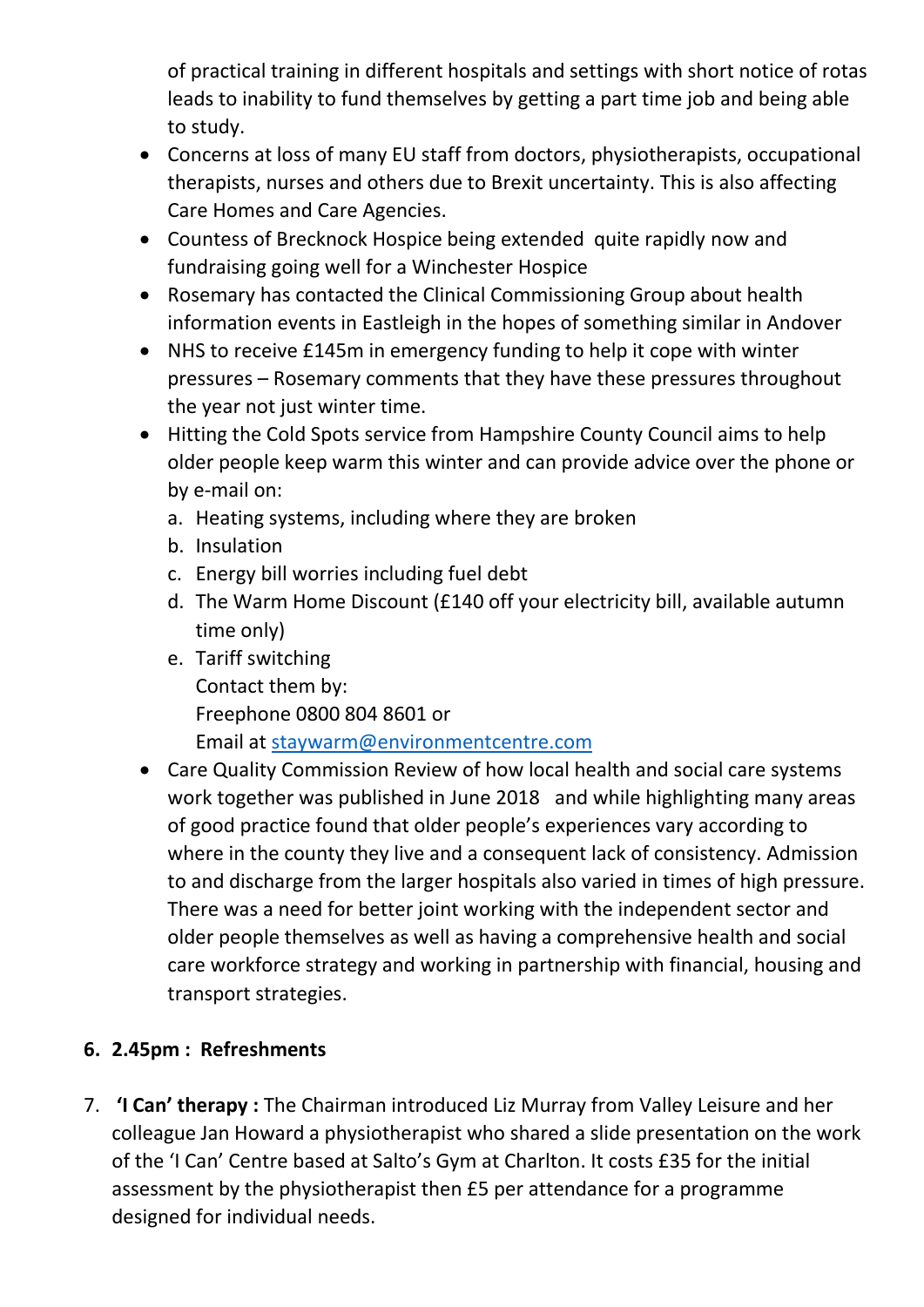8. **'Scamnesty' :** M Antrobus shared details of an initiative by the Police and Crime Commissioner Michael Lane to encourage people to report scams and to provide advice to help local people avoid becoming victims of fraud. Hampshire Constabulary receives over 700 reports of fraud or attempted fraud each month. Many of these are targeting older people or vulnerable members of the community, and the consequences can be extremely damaging both financially and emotionally for the individual.

Safer Information Packs and questionnaires are available on line at [www.Hampshire](http://www.hampshire-pcc.gov.uk/scamnesty)[pcc.gov.uk/scamnesty](http://www.hampshire-pcc.gov.uk/scamnesty) or from Citizen's Advice or by visiting a roadshow at Tescoes, Andover on 26<sup>th</sup> October.

POST MEETING NOTE : APOLOGIES TO MEMBERS WHO DID GO TO TESCOES ON THE ABOVE DATE AS IT WOULD APPEAR WE WERE NOT NOTIFIED OF THE CANCELLATION OF THIS EVENT.

## **9. Any Other Business from Members**

- 9.1 **: Social event :** Wendy Rayner suggested we hold a social event such as a Spring Fair similar to the 'Full of Life' information events we had held in the past. The idea was applauded but concern raised about timing and organising this. A small working group would be needed. Volunteers welcome. To be discussed at the next Executive Team meeting.
- 9.2 **Report back on Meeting with Terry Bishop at Unity** : At the previous Executive Committee meeting a small working group had been formed comprising Jenny and Brian Kay and Wilson Carson to review an offer from Unity about website provision and information sharing. We already promote our meetings in their e news. Jenny and Brian Kay reported back on a meeting to discuss the provision of a web-site for Andover and District Older People's Forum. Unity could do this for us at a cost or we could use Hugo Fox who would set up the website free of charge if someone within the Forum would take on the Webmaster role to keep the web-site up-to-date and monitor the legality of the information.

**This will be discussed again at the December meeting of the Executive**.

### **9.3 New Age Bowls**

Members were invited to come and join others on a Tuesday from 1.30pm – 3pm at the YMCA, Andover for a game of bowls and a cup of tea . More details from 01264 310140 or email [andover@ymca.fg.org](mailto:andover@ymca.fg.org)